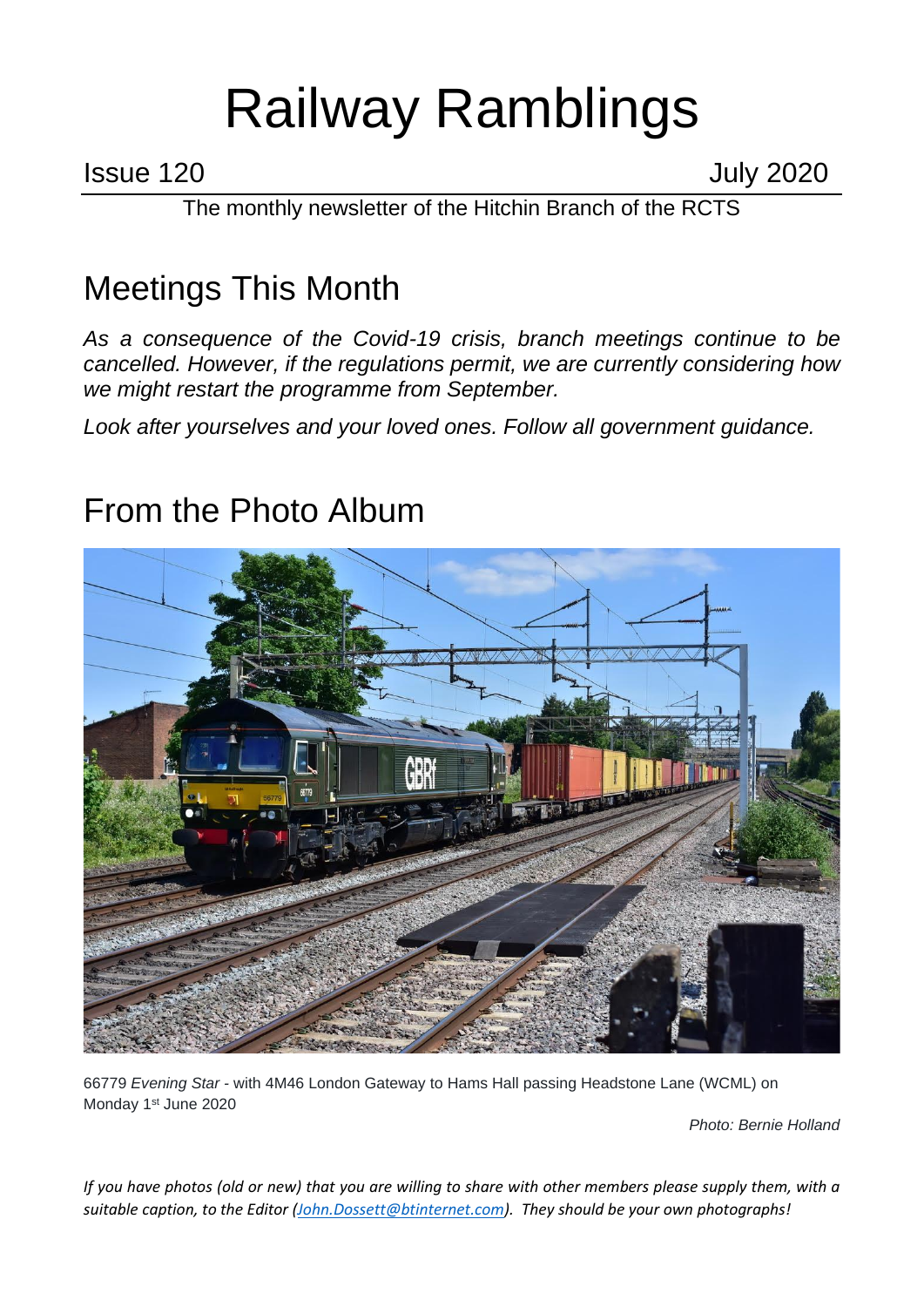# Chairman's Platform

As I mentioned last month, we have started to consider how, and when, we might be able to restart our branch meetings. We have concluded that the earliest we can aim to restart is September and Dave Elsdon is contacting speakers on that basis. By August we will hopefully know if that is realistic and the conditions under which we would be able to meet to be strictly compliant with the government regulations.

As you can see, we are carrying on publishing Railway Ramblings. If any of you have railway related topics, with or without photos, which you could share with other members then please send them to the editor. With your help we can keep our monthly newsletter going.

A few of you may have wondered how the Hitchin Branch started and why we have meetings in both Hitchin and Welwyn Garden City. One man who knows all the answers to these questions is Dave Elsdon and, in this issue, our editor has persuaded him to tell the story. There is also another contribution from Paul Holloway – thanks Paul. The question he asks is one which others may also wish to try answering; How far back in your life can you recall being interested in railways?

On a personal note – Whatever you do, keep safe and follow the government guidelines.

*Steve Lacey*

# Local Observations

#### **All reports as seen at Welwyn North**

**Saturday 24th May** - Again we saw diverted freightliners (via Hertford North) from Daventry to Mossend, this week 88010 was doubled up with 68016, with the southbound service using 88006 & 68017, this was running approximately 2hrs late. It was thought the additional diesel power was to assist north of Newcastle where the power capabilities of the OHL are not as robust as the rest of the ECML.

**Sunday 25th May** - We had another Daventry / Mossend service using 88010 & 68016 northbound and 88005 with 68015 on the south bound working, (both via Hertford North). Also, running again this weekend were the diverted Caledonian Sleepers with 92033 on the northbound service (22:02d) and 92028 (06:57u) on the Inverness to Euston southbound service.

**Tuesday 27th May** - Passing here at 08:55, was 47815 with another 6 x Mk 3 coaches going for scrap from Ely to Newport. I understand there are still approximately 50 Great Western coaches & 50 LNER coaches at Ely plus a few others.

**Sunday 31st May** - Again we saw Daventry / Mossend workings (via Hertford North) this week using 88002 northbound & 88010 on the southbound freightliner working. Also, the Caledonian Sleeper diverts continue in both direction from Euston to Inverness today using 92028 (21:48d) and 92038 on the up working passing at 07:01 on Monday morning.

**Friday 5th June** - Another six Mk3 coaches from Ely to Eastleigh for upgrade & re-use. Also, today there was the yellow test train formed of 37099 topped and tailed with 37254 running between Doncaster & Kings Cross passing here at 12:25 up returning at 14:10 down.

**Sunday 7th June** - Through Stevenage via Hertford North we again had the Daventry to Mossend diverted container service hauled by 88002 (16:46) northbound & 88007 (23:15) on the southbound working.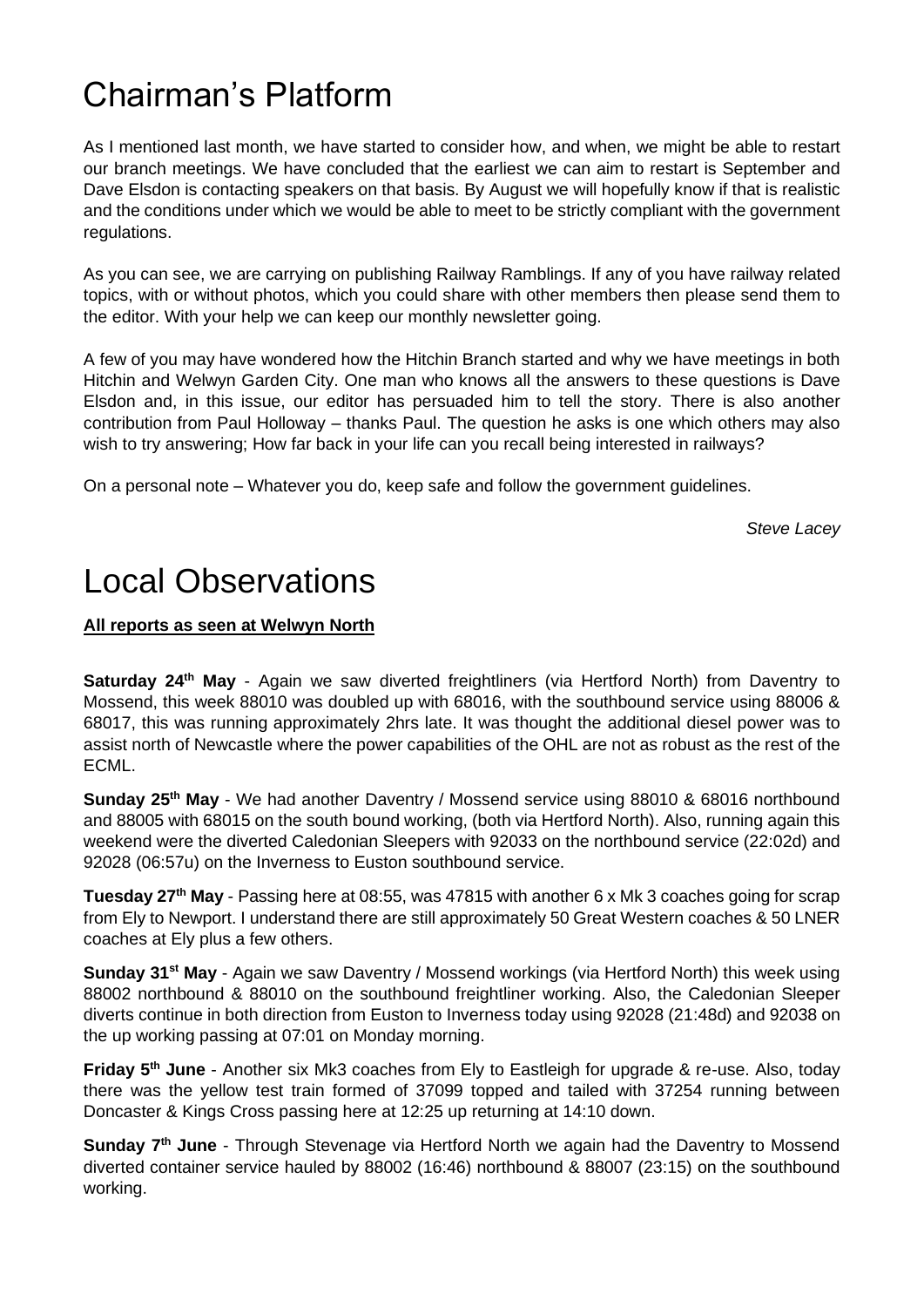**Monday 8th June** - The southbound only Caledonian sleeper was again diverted via the ECML hauled by 92043 passing here at 06:57, then at 08:41 the Ely to Newport scrap train with six Mk3 and 47815 passed at 08:41. Today also saw the commencement of the Dollands Moor to Scunthorpe steel service with 66148 passing at 11:40.

**Tuesday 9th June** - Something a little different today, the latest and last new Hull trains unit 802305 came through completely unbranded running between Merchants Park and Kings Cross passing here at 12:49u and 14:10d.

**Wednesday 10th June** - Another Ely to Newport train with six scrap Mk3 coaches hauled by 47815 came passed at 09:04.

**Sunday 14th June** - Saw the test train from Derby to Bounds Green pass 14:11 hauled by 37175. Then at 21:58 the diverted Caledonian sleeper service from Euston to Inverness came this way again with 92018.

**Monday 15th June** - The southbound sleeper from Inverness passed with 92028 at 06:59. This was followed at 08:54 by 47815 hauling another train of scrap Mk3 coaches between Ely and Newport. Passing Hertford North 60046 was at the head of the next unusual working at 10:21 down running between Willesden and Foxton sidings. To complete a busy morning a Peterborough to Eastleigh works engineers train with 66769 & 66790 in charge also ran via the Hertford loop.

(Observations courtesy of our Branch Secretary, Dave Elsdon)

#### Where It All Began – Paul Holloway

Sitting in my railway room the other day watching LMS 4F no. 4454 and two clerestory coaches heading from Orfell End to Dougdale and on to Dougdale viaduct I had a thought as to where did my fascination with railways begin, be they full-size or model.

Having read Steve's article in the June RR about his visit to a maiden aunt in Worthing I thought it was high time I put my recollections on paper even if only for the grandchildren to read. Some of you may say unfortunately but John Dossett, RR editor, thought these memories should be shared with the members during our period of no meetings. So here goes.

I was born in Watford in 1948 so the mainline out of Euston was the obvious destination as a lad. My first railway journey however was the overnight sleeper to Par in Cornwall for a family holiday. How we got to Paddington or all the way home I've no recollection as I was only 3 at the time!

Back to Watford – many a day was spent at the Junction station trainspotting. Occasionally we went on the little service to St Albans Abbey – I'm amazed that this is still running today. If you stood on the St Albans line platform at Watford you had a great view of the engine shed.

My maternal grandparents lived in Abbots Langley and you could hear the trains from their garden. During school holidays I'd stay with them and go down the road to Kings Langley station. It was great fun sitting on the fence near the signal box watching the trains roar by, unless of course it was a goods train. Many a time I was late home for lunch or tea.

Another favourite trainspotting venue was Gypsy Lane bridge – the first bridge north of Watford tunnel. You had to go with a friend so that one of you got the engine numbers. The clouds of smoke as the engines left the tunnel made number getting difficult.

I can recall my father taking my brother and I to Apsley station one evening to watch the original Deltic come through – progress they called it. He also used to take us to Radlett or Barnet on cup final day to watch the specials come through. You got to see locos from up North! Great to mark these off in the latest Ian Allan book.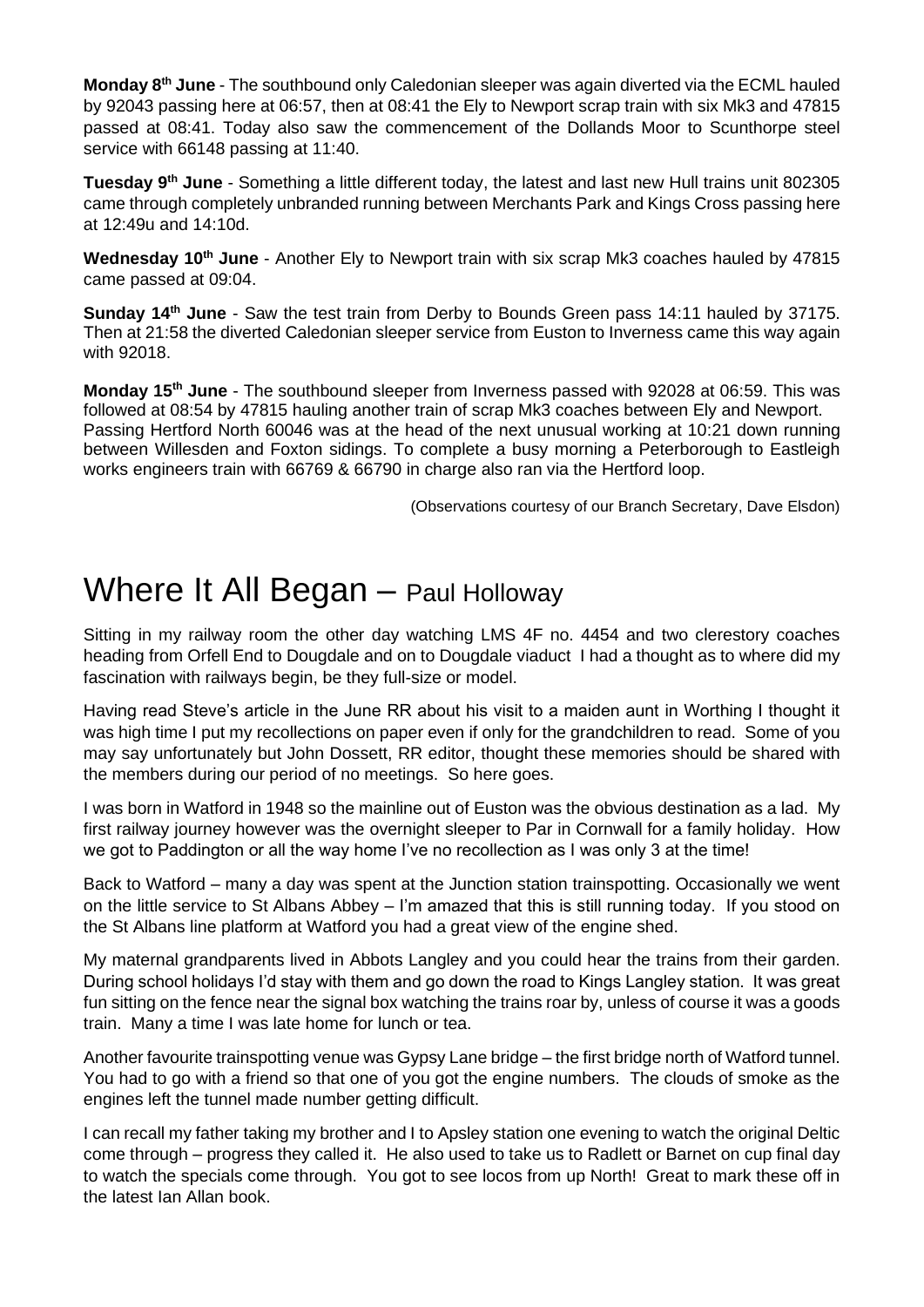Trips to London in the school holidays were always popular although I never understood why I wore a white shirt. With the window down it was covered in sooty smuts by the time we reached Euston.

As I grew up railways took less of my attention although visits to London and the South East kept the interest up. One time I travelled up to Perth on my own to see family – I was told I'd got a window seat so got ready for a bit of spotting only to discover the window seat was on the corridor side.



Dougdale Viaduct (the line across this shot is the top of a Perspex screen to keep little fingers off!)

As to model railways, there was always one around as my brother and I grew up – my father loved his layouts and we exhibited a couple of these around Essex, Hertfordshire and Bedfordshire during the 1980s and early '90s. He was a GWR man through and through but did give occasional running rights to my LMS stock – he also permitted Thomas on the line a few times. When my father died in early 2016 I inherited his model railway although by then it was mainly rolling stock. I have one scenic section and that's the site of Dougdale viaduct.

In April that year I headed to the De Havilland exhibition in WGC and discovered the RCTS. Thank goodness for that my wife says.

Finally, back to Gypsy Lane bridge near Watford. It was early in our teens that my brother and I were told that it was on that bridge my father proposed to my mother, so I suppose really that's where it all began.

*Paul Holloway* 

### Contributions to Railway Ramblings

If you would like to make contributions – photos and/or text – to this newsletter then please contact the editor: [John.Dossett@btinternet.com](mailto:John.Dossett@btinternet.com)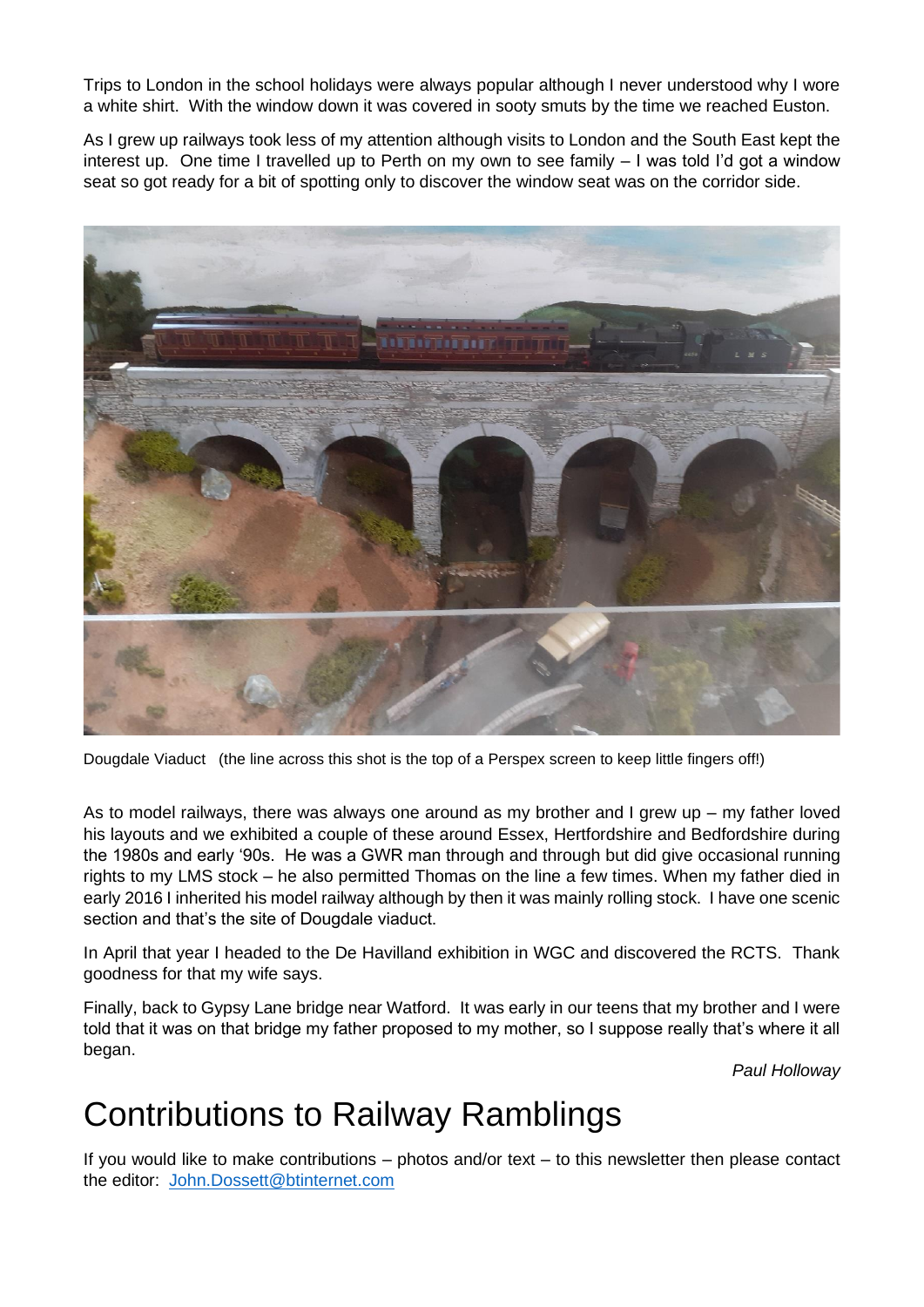#### Branch History – Dave Elsdon

The RCTS Hitchin Branch was formed in 2002 after David Cole had carried out extensive research through the Society membership lists looking at the postcodes for the number of members in the areas surrounding Hitchin. He found that there were more than enough members living in Hitchin, Stevenage, Bedford and Hertford as our new area would reach the boundaries with four other existing branches, Cambridge, Peterborough, Milton Keynes and Watford. Having contacted all members within the proposed new catchment area, David and the Society agreed to start up a Branch in Hitchin.

The first meeting was held in January 2002 with 35 members attending, including the then Society President John Day and the Branches Liaison Officer Eric Palmer who had assisted David Cole throughout the start-up process. Our speaker on this occasion was Bob Ballard, a Society Officer and Milton Keynes Branch member. His talk was "Reflections of the 1960's".

Initially David Cole formed a committee with himself as Chairman, Stuart Little, Secretary and Stuart Saunders, Treasurer along with Adrian Scrutton and Dave Elsdon, who are still on the Branch Committee today. The meetings were held in the Hitchin Christian Centre until 2013 when the building was sold and everyone had to leave. A new venue was found in The Walsworth Road Methodist Church. This was a very convenient location as it was half way between the town centre and the railway station but, unfortunately, we had to move on again after a couple of years, as their longstanding meeting groups needed more space and we were the last ones in. This was in 2015 when we moved to our present venue in The Tilehouse Street Baptist Church Hall, Upper Tilehouse Street, Hitchin. David Cole who instigated the Branch in 2002, did all the hard work in ensuring everything was operating smoothly then stood down as Chairman after six months, handing over to Cyril Crawley. David remained on the Branch committee for many years. The Branch continued on with a long period of stability. Our finances improved when we began to get involved in attending local model railway exhibitions, primarily in St. Albans, Letchworth and Royston selling books, slides and photographs, We were approached by the Society HQ asking if we could exhibit on their behalf at exhibitions at Alexandra Palace and at The East of England Showground in Peterborough. We also represented the Society for five years at The Warley Model Railway event at the NEC in Birmingham, until the major exhibitions became too expensive to finance for the return achieved.

Over the years there have been very few changes within the positions of the Branch Officers. Sadly, Branch Secretary Stuart Little died unexpectedly in 2011 his post being taken on by Norman Hill until Dave Elsdon took on this roll in 2013. In 2009 long standing committee member Adrian Scrutton started producing "The Hitchin Flyer", a monthly newsletter about the activities of the Branch which proved very popular with members. Chairman Cyril Crawley was extremely enthusiastic about the Branch and Society, and in 2014 he did all the preparation work for the Branch to start holding afternoon meetings in Ludwick Way Methodist Church in Welwyn Garden City. These proved to be well attended as public transport was much more readily available than for the evening meetings. Adrian started an additional newsletter entitled "Garden City Express" to compliment "The Hitchin Flyer" for the new venue. It was at the 2014 AGM Cyril decided to stand down as Chairman due to his poor health, and our present Chairman Steve Lacey took office.

During 2015 our Branch suffered a double loss when Treasurer Stuart Saunders passed away on 9<sup>th</sup> September and almost immediately afterwards, following a long illness, former Chairman Cyril Crawley also died on 30th October. After a long search Roger Moulden volunteered to become Branch Treasurer. Our latest Branch Officer change was in 2017 when current Treasurer Paul Holloway took control of the finances. After many years of producing the newsletters Adrian Scrutton handed on this task to John Dossett in April 2019. The two previous newsletters were subsequently combined into "Railway Ramblings", which you are reading now.

*Continued …*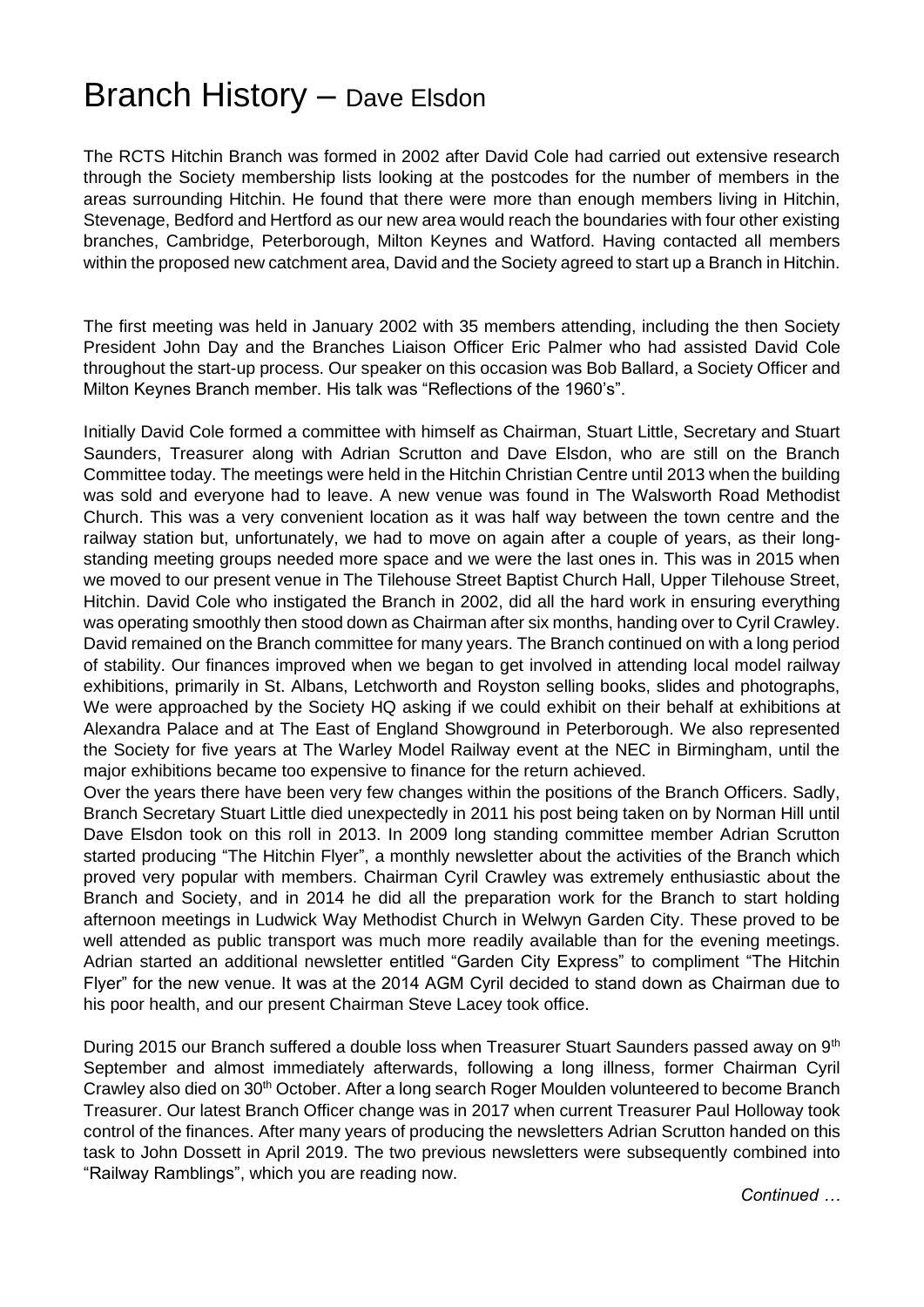And currently, between both venues, RCTS Hitchin Branch hold twenty-two meetings a year, excepting August when we have a Branch outing to somewhere of railway interest, and during the year attend five local exhibitions.

I must take this opportunity to thank everyone who has served on the committee during the past eighteen years for helping the Branch to continue and succeed as in the past, present and hopefully for many years into the future.

*Dave Elsdon*

# A Love Affair (Part 2) – Steve Lacey

Always ominous when you see the phrase "Part 2", you wonder how long this might go on, I'll let you into a secret, I've no idea either!

Taking up where I left off, my first day at the Nene Valley Railway (NVR) seemed to go without disaster, so I was allowed to continue volunteering. To be fair I have had it easy, as the locomotive I was working on (*92 Squadron*......Just in case you had forgotten) had been restored from Barry condition over the previous 34 years (see photo). When I say Barry condition, I mean as languishing in Dai Woodham's scrap yard at Barry Docks, not Barrie Woods, who had tempted me into the project 34 years later!

The original group, based around Gloucester, had bought the old girl for £3,500 in September 1973, but just as they came up with the money, the Chancellor "invented" VAT, then at 10%, adding a further £350 to the deal. Not only that, but there was also the cost of transport to the NVR, which had agreed to give the group a home. It took a further 3 years to raise the £2,500 needed for transport, arriving at the NVR in November 1976. Strangely enough, this is still about the cost of a low loader, though the original price was for 2 journeys, one for the loco and one for the tender.



*92 Squadron* in Dai Woodham's Barry docks scrap yard, pictured in 1975.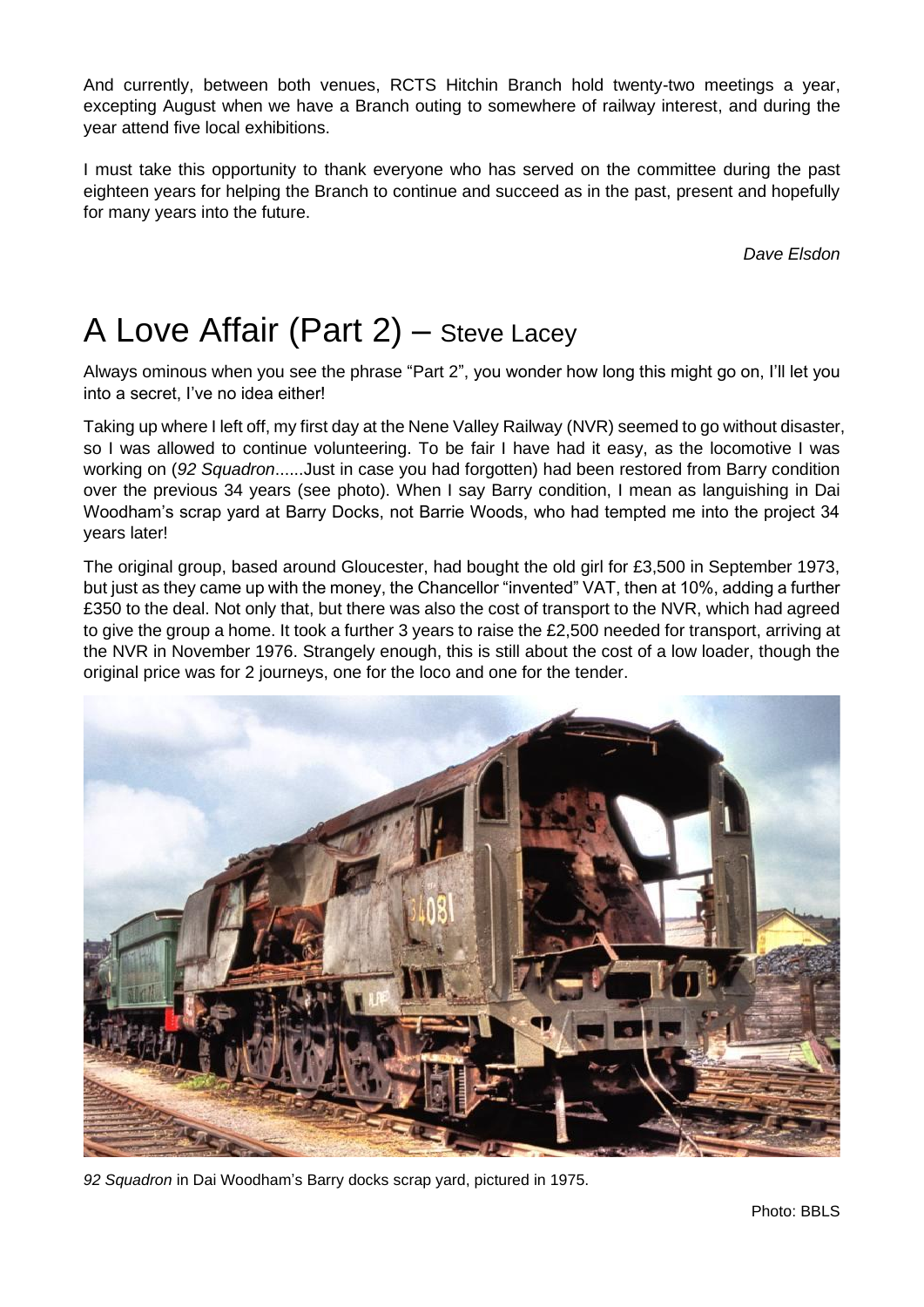It was not our tender either, it belonged to Eddystone, ours had disappeared into industry before our purchase. Tenders made cheap water carriers, though ours was probably used with the tank cut off, for internal carriage of steel billets around the South Wales steelworks, we have never found out. When they started to restore Eddystone we generously offered to swop our tender for their new build, but strangely enough they declined!

At that time the NVR had no restoration shed, so all the work took place outside, with only basic hand tools (some pneumatic), quite literally in snow, rain and shine. No wonder the first restoration target date of 1983 was missed by 15 years; it took a total of 21 years of hard slog, by a dedicated team, to get her back as a "runner".

She worked at NVR for 5 years, before moving to the North Norfolk Railway (NNR), where she ran until April 2008, when she failed with a number of broken stays. For those who do not know, these are not items of a Victorian lady's attire, but the vital spacers between the inner and outer firebox. This forms the water space. They are vital as the inner firebox contains the fire, which burns at a higher temperature than the melting point of the metal from which it is made! The reason it doesn't melt, is that the water jacket takes the heat away, as it forms steam (remember the latent heat of vaporisation from physics), hence the panic to "drop the fire" if a locomotive ever runs short of water. Never let a kettle run dry!

That, to cut a long story short, as my Granddad would say (this filled us with horror as children, as you knew you were in for the long haul) is where I came in, back on my first day at work at Wansford in May 2010.

Looks like another part to me...........to be continued. *(Editor: Part 3, will be published next month).*

*Steve Lacey*

# On Hands and Knees – Martin Elms

Always be wary of railway men relating their work achievements. In my 42 years on the railway In my career I heard the same stories (that some of our speakers relate now) – they did this, they did that, they stopped this, and other tales. They are often the same stories but with different heroes!

I have noticed that many career railway speakers' jobs were always "Assistants to ...", never really putting anything together that either hadn't been done before or mainly the same with a different title. I'm sure some were given imaginary jobs and projects to keep them out of the way and from doing any real harm at the coal-face. This enabled them to boast and tell many after dinner talks to the uninitiated!

My own career was mainly on surveys and inspections of complicated track/points/structures – all essential to keep 125 mph/25-ton axle trains safe. These inspections were undertaken often in difficult circumstances - such as in the dark by artificial light on hands and knees on track where (until recently) toilets were flushed!

As the inspections were safety critical and to a certain degree for railway-eyes only and all done with an amount of pressure, especially after the incidents at Hatfield and Potters Bar. I should also add that the hand and knees inspections in later days in and around Finsbury Park had the additional track hazard of discarded hypodermic syringes to catch you out. Mandatory regular inspections also took longer due to more trains around and it could be difficult to get time to complete an inspection in daylight, hence the move to night work or an attempt to get a line blockage also difficult anywhere near London between 7 a.m. and 8 p.m. But we managed to achieve them and kept the infrastructure working and safe.

In the next issue of Railway Ramblings I will relate a true story to you which is tea related!

*Martin Elms*